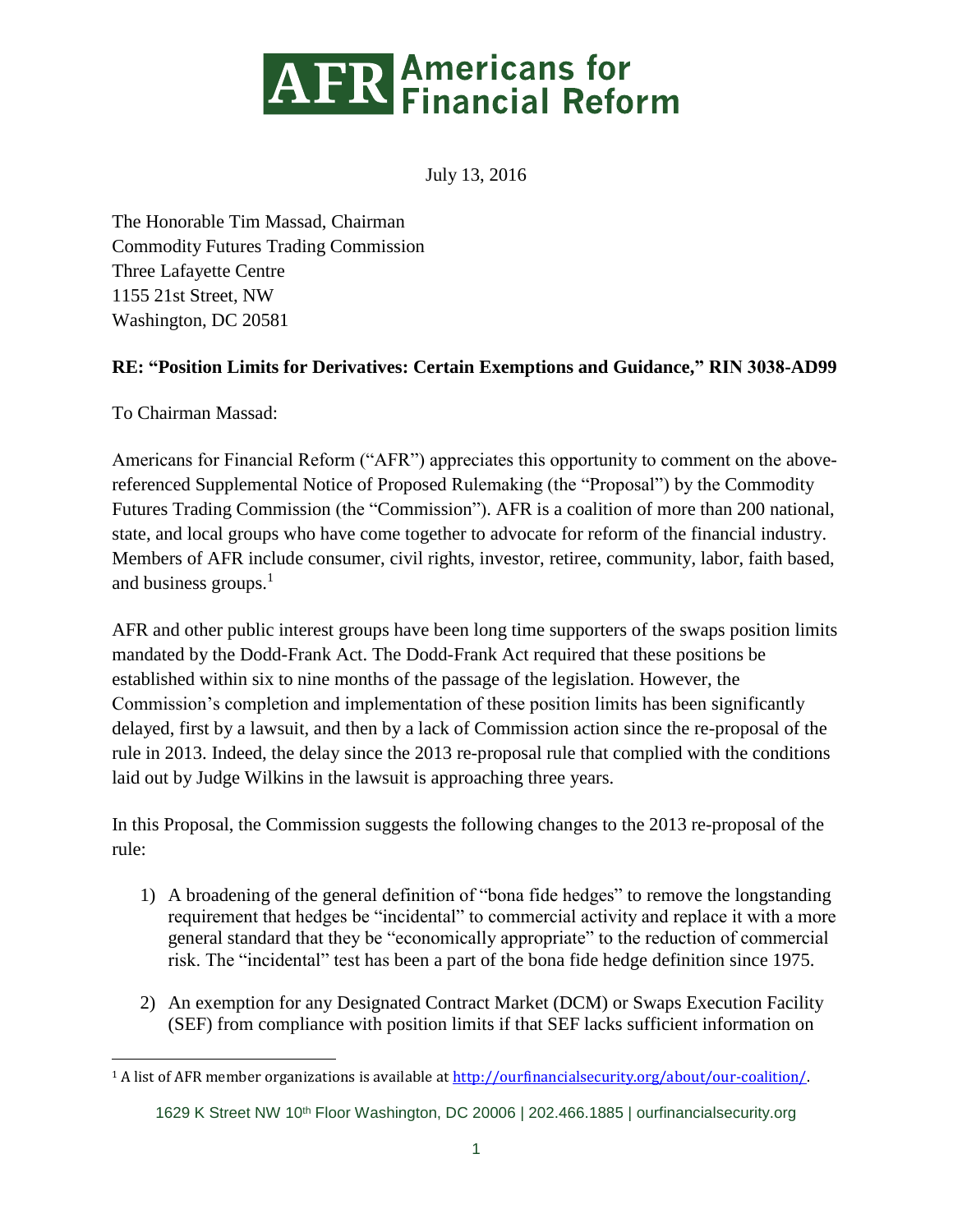total customer swaps positions to determine if trading activity would violate position limits. The Proposal implies that this exemption would currently apply to most exchanges with regard to swaps position limits.

3) Delegating the authority to DCMs and SEFs to recognize non-enumerated and anticipatory bona fide hedges as exempt from position limits. This would be based on an exchange-designed and managed application and approval system and subject to possible, but not necessarily required, review by the Commission.

We are deeply concerned that these changes could further weaken a rule that already contains numerous exemptions and has been greatly delayed.

As pointed out in the comment letter by the Institute for Agriculture and Trade Policy (IATP), the elimination of the longstanding requirement that hedges be incidental to commercial activity could open the door to the use of "economically appropriate" hedges by purely financial entities, such as swap dealers. The requirement that hedged risks are incidental to commercial activity served to better limit the use of hedge exemptions to companies whose main business was producing a non-financial product. The "incidental" requirement also offered a narrower and clearer test for the appropriateness of hedges than the vaguer standard that hedges simply be "economically appropriate". We urge the Commission to either retain the "incidental" test or to find a better way to retain these strengths in the final rule.

The exemption of DCMs and SEFs that lack sufficient data to implement position limits is a serious threat to the effectiveness of position limits. It raises questions about the Commission's broader implementation of swaps data reporting requirements, questions that go beyond the scope of this comment. Given that the Commission seems to admit in this Proposal that the lack of swaps market transparency is preventing full implementation of position limit mandates that are already long overdue, we would expect to see a plan for addressing these issues that goes beyond simply exempting affected exchanges.

The Proposal also grants authority to exchanges to expand the list of hedges that qualify as exemptions to position limits. This step appears deeply inappropriate given that exchanges have a direct economic interest in increasing trading volume, including speculative trading. Exchanges are for-profit enterprises that charge fees based on trading volume. They have a clear economic motivation to increase trading volumes and face a conflict of interest in making decisions that directly affect trading volume, such as whether trading qualifies for a hedge exemption from position limits. This interest is clearly in conflict with Congressional intent to limit excessive speculation in derivatives markets.

1629 K Street NW 10<sup>th</sup> Floor Washington, DC 20006 | 202.466.1885 | [ourfinancialsecurity.org](file:///C:/Users/EKilroy/Downloads/ourfinancialsecurity.org)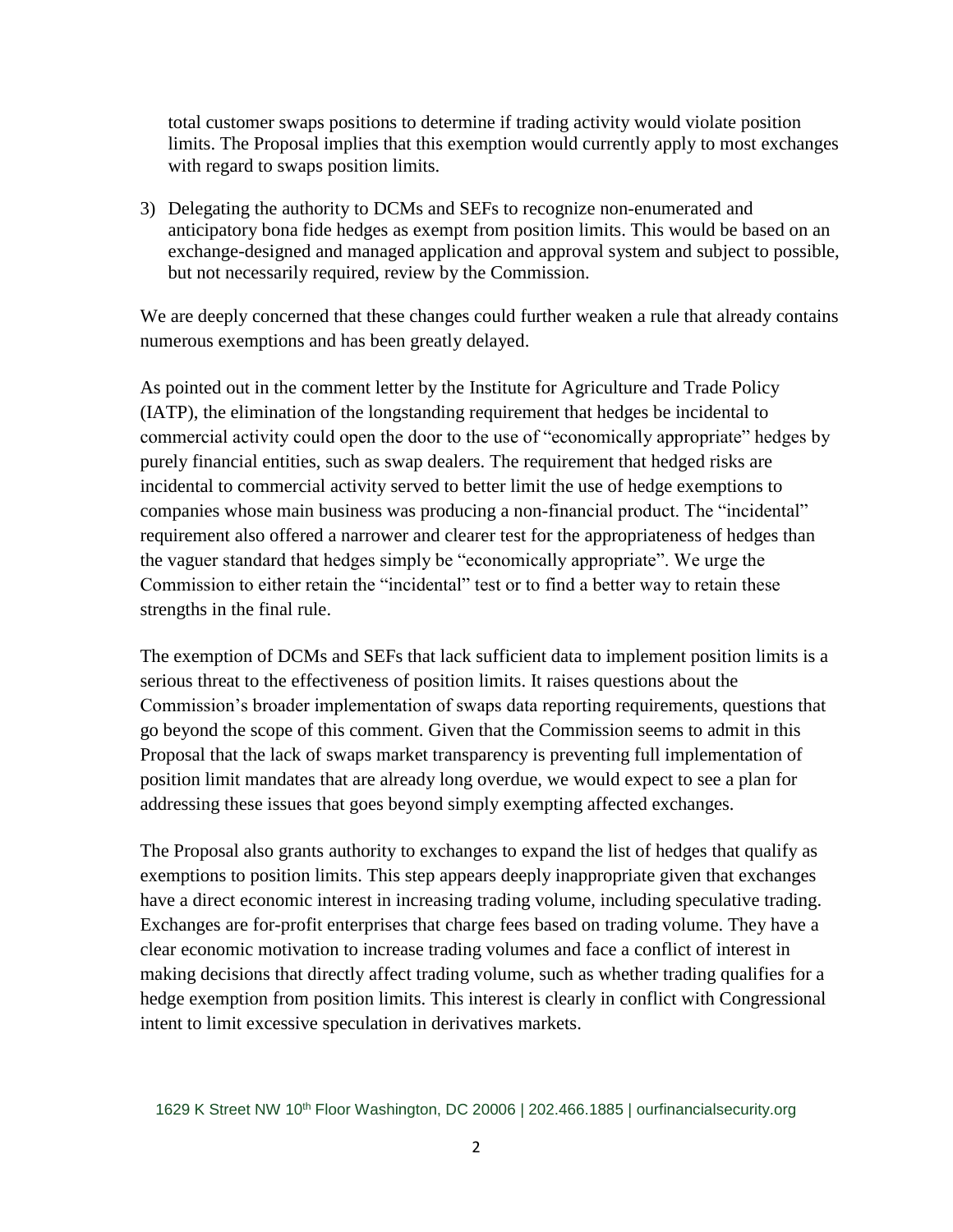The Proposal explains that specific hedges granted by DCMs and SEFs would be subject to review by the Commission and could potentially be reversed by Commission action. However, if Commission review is discretionary and new hedge exemptions are allowed to take effect without an explicit requirement for Commission review and approval, we are concerned that such reviews will be inconsistent and uncertain. Given resource limitations at the Commission there will be a tendency to cede the central role in approval of new hedge exemptions to the exchanges themselves.

We would strongly oppose such an outcome. The role played by exchanges in the approval of hedge exemptions should be *fundamentally advisory*, with a clear expectation and indeed requirement that the Commission review any hedge approved by an exchange before that hedge can be used to exempt swaps from position limits.

By a "fundamentally advisory" role, we mean that the exchange could appropriately play a role in taking applications for new hedge exemptions, gathering supporting data, and providing a recommendation as to whether such an application should be approved. But the Commission must review any such application and make the final decision as to whether to reject it, approve it, or simply not to act on it due to lack of information or lack of available resources to address the application. No new hedge exemption should be used in trading without review and approval by the Commission itself, not an exchange.

It would be deeply inappropriate to instead grant exchanges approval powers that go beyond an advisory capacity. The Commission has already established a robust and extensive set of enumerated hedges. The decision as to whether to approve or reject hedges that go beyond this list, or to approve anticipatory hedges, is critical to the position limits regime. The Commission, not conflicted for-profit exchanges, should make the decision on such requests.

Commission oversight of the broad approval process used by exchanges to review new hedge applications does not provide adequate control. Such a general approval process is essentially procedural and leaves too many questions unanswered as to what specific hedges would be approved or denied.

We are further concerned that in the absence of regular and routine Commission review of specific hedges, the Commission will eventually lose important experience and analytic capacity related to regular monitoring of hedge claims in the market. Without regularly performing de novo analysis and review of new requests for hedge exemptions, the Commission will become inappropriately dependent on conflicted self-regulatory organizations to perform core oversight functions for the position limits regime. This could lead the Commission to lose touch with the range of activities and trading exemptions being permitted in the market.

1629 K Street NW 10<sup>th</sup> Floor Washington, DC 20006 | 202.466.1885 | [ourfinancialsecurity.org](file:///C:/Users/EKilroy/Downloads/ourfinancialsecurity.org)